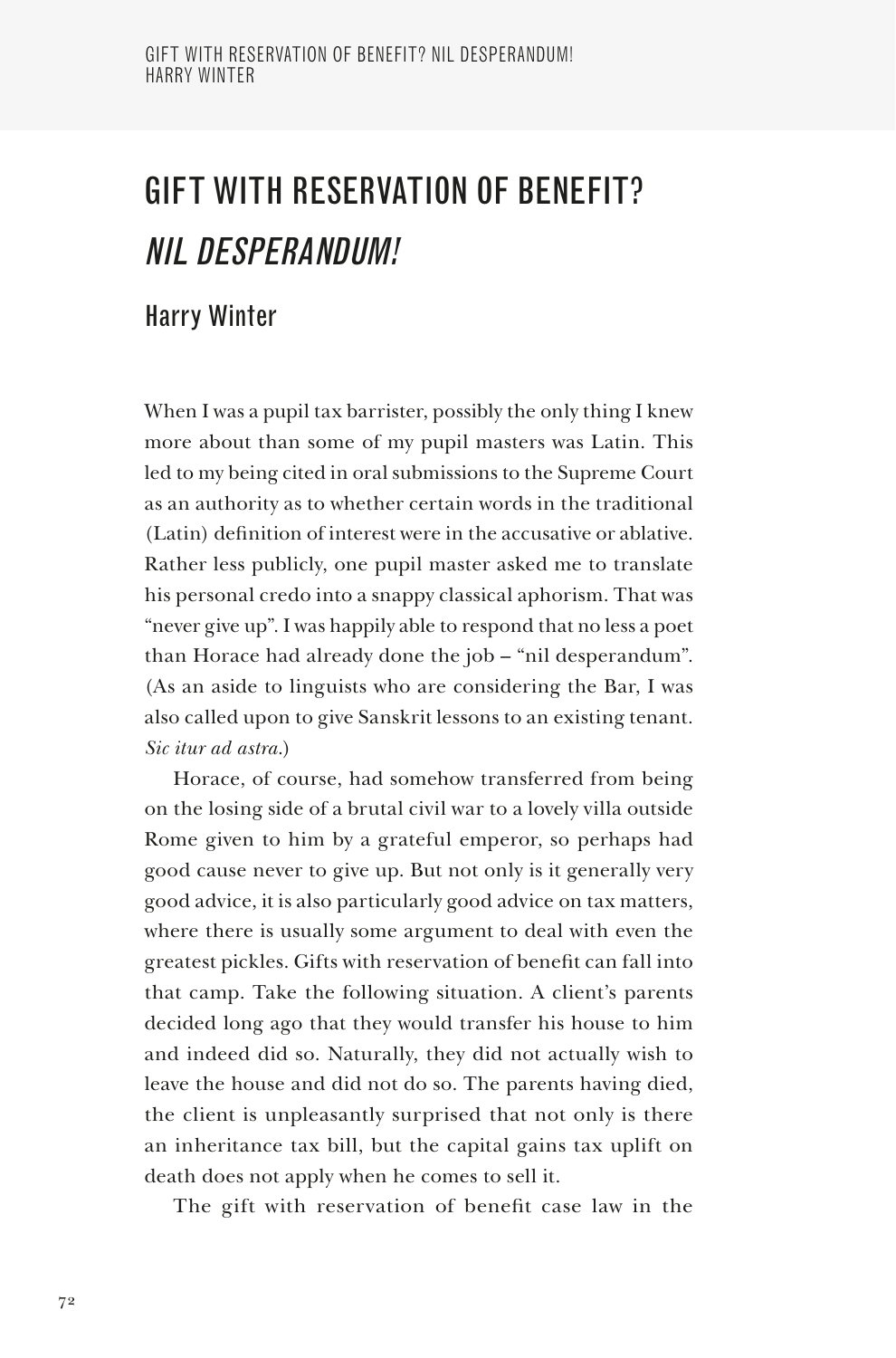Inheritance Tax Act contains a number of quirks and exceptions. The first port of call is, of course, to study those. But there are two options of last resort that may not occur to all. Before throwing in the towel, they are worth looking at.

First, setting aside the gift for mistake, such that the law operates as if no gift had ever been given. This option relies either on an order from the High Court, or, potentially, simply on arguing before the Tax Tribunal that Equity treats as done that which ought to be done (see *Lobler v HMRC* [2015] UKUT 0152 (TCC) and *AC v DC* [2012] EWHC 2032 (Fam) at [31]). HMRC are known to disagree with the proposition that no recourse to the High Court is necessary however, so unless there are severe financial pressures going straight to the Tax Tribunal is usually the less desirable option. The principles that the High Court applies are set out in *Van der Merwe v Goldman* [2016] EWHC 790 (Ch). Broadly a donor (or his estate) can rescind a gift by showing that he acted under some mistake of so serious a character as to render it unjust on the part of the donee to retain the gift. It does not matter if that mistake was due to carelessness nor that a mistake was about the tax consequences of a transaction. So, on our facts, if it can be established that the parents believed there were no adverse IHT consequences of giving away their house, then the transaction could be rescinded and the CGT uplift obtained.

Second, a resulting bare trust. Recall that bare trusts are (broadly) ignored for IHT and CGT purposes, such that if there is a bare trust then the tax statutes operate as if the property had always belonged to the donor. When a property is transferred gratuitously to another, there is a general legal presumption that the equitable interest is not transferred but merely the legal interest (*Westdeutsche Landesbank Girozentrale v Islington LBC* [1996] A.C. 669). On our facts, there is a complication by another presumption, i.e. the so-called presumption of advancement which assumes a parent does